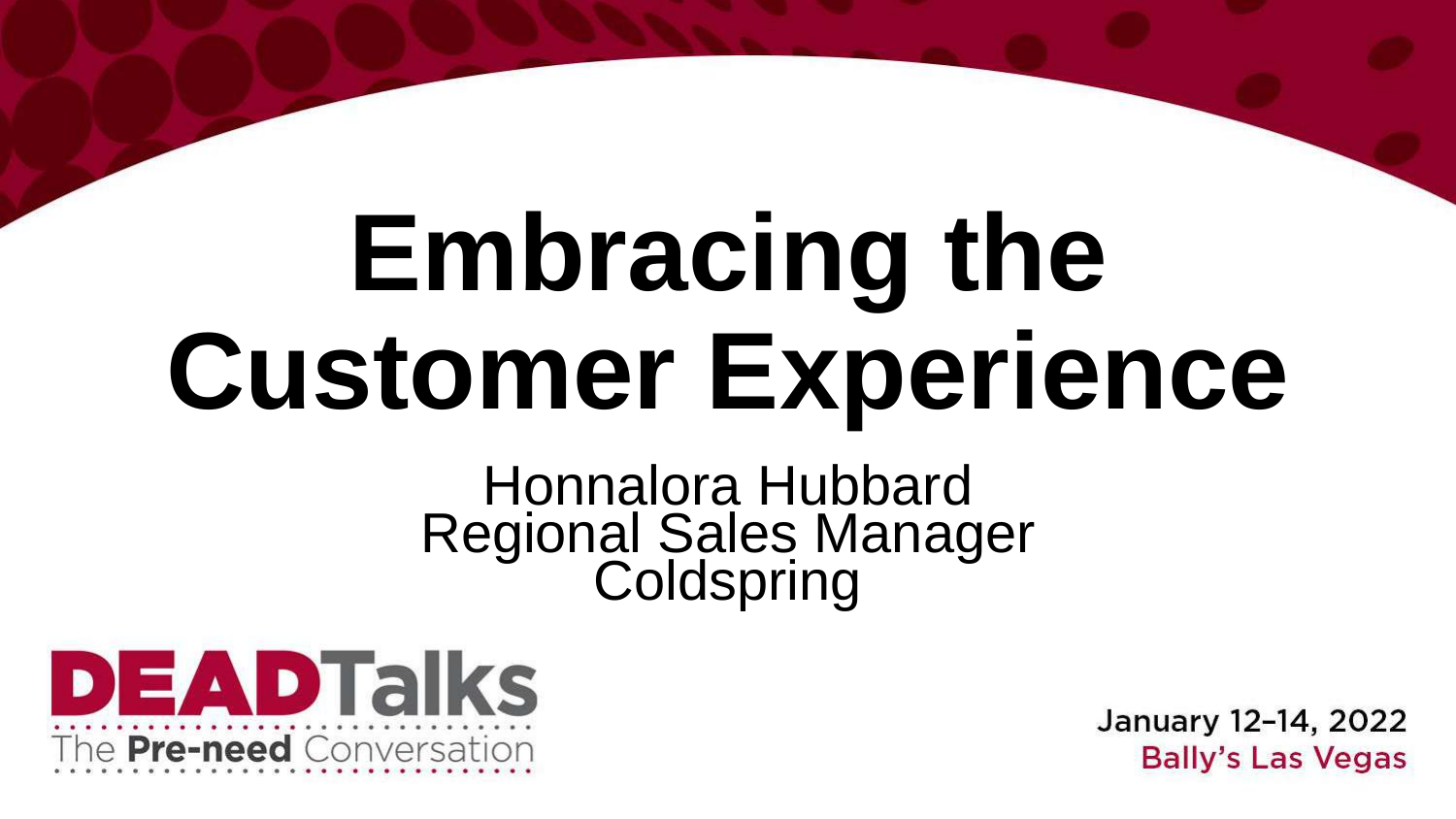



#### **Honnalora Hubbard**

Regional Sales Manager **Coldspring** hhubbard@coldspringusa.com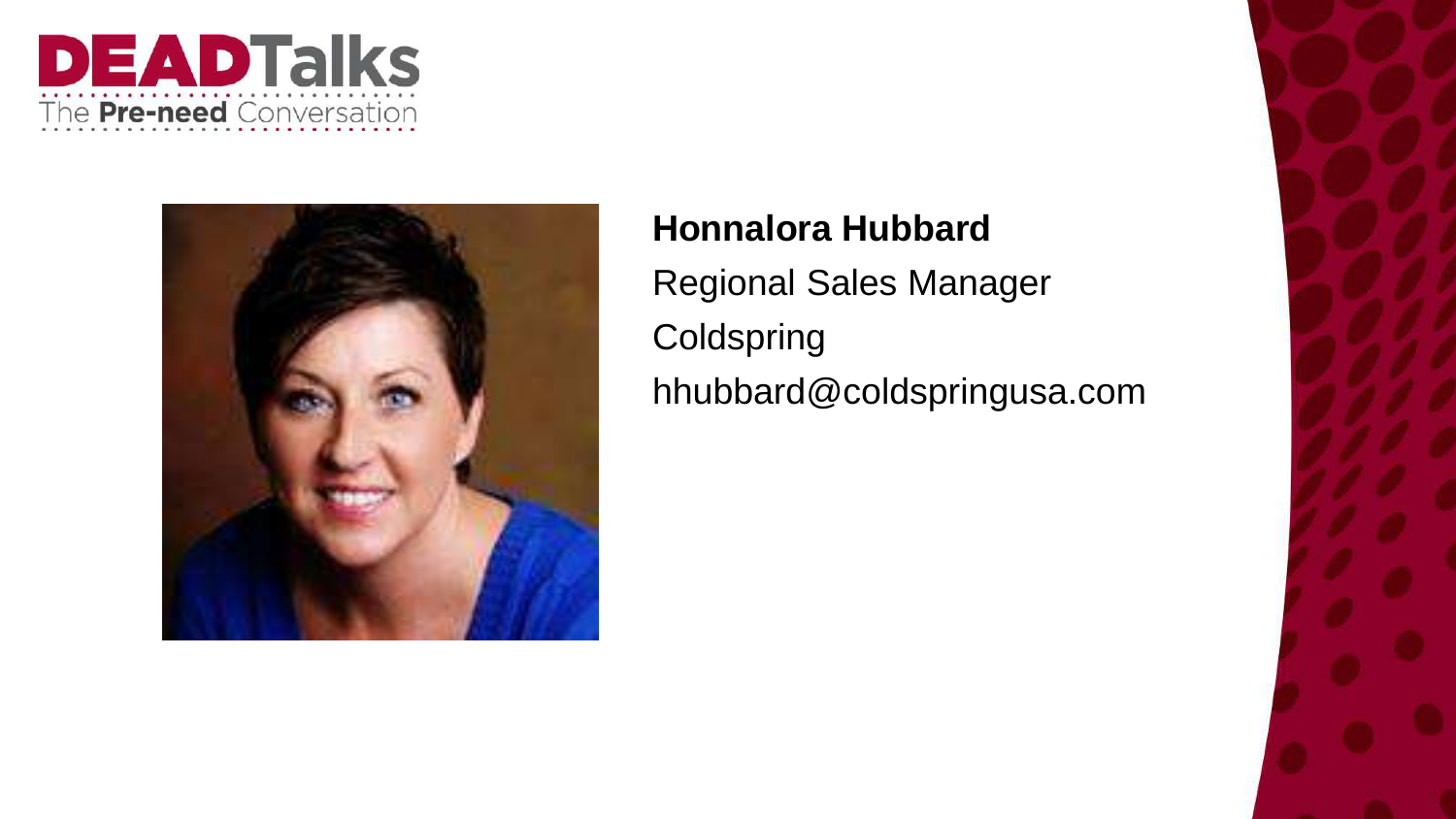**What does "Customer Experience" mean to you?**

**EADTalks** 

The Pre-need Conversation

**When does the "Customer Experience" begin?**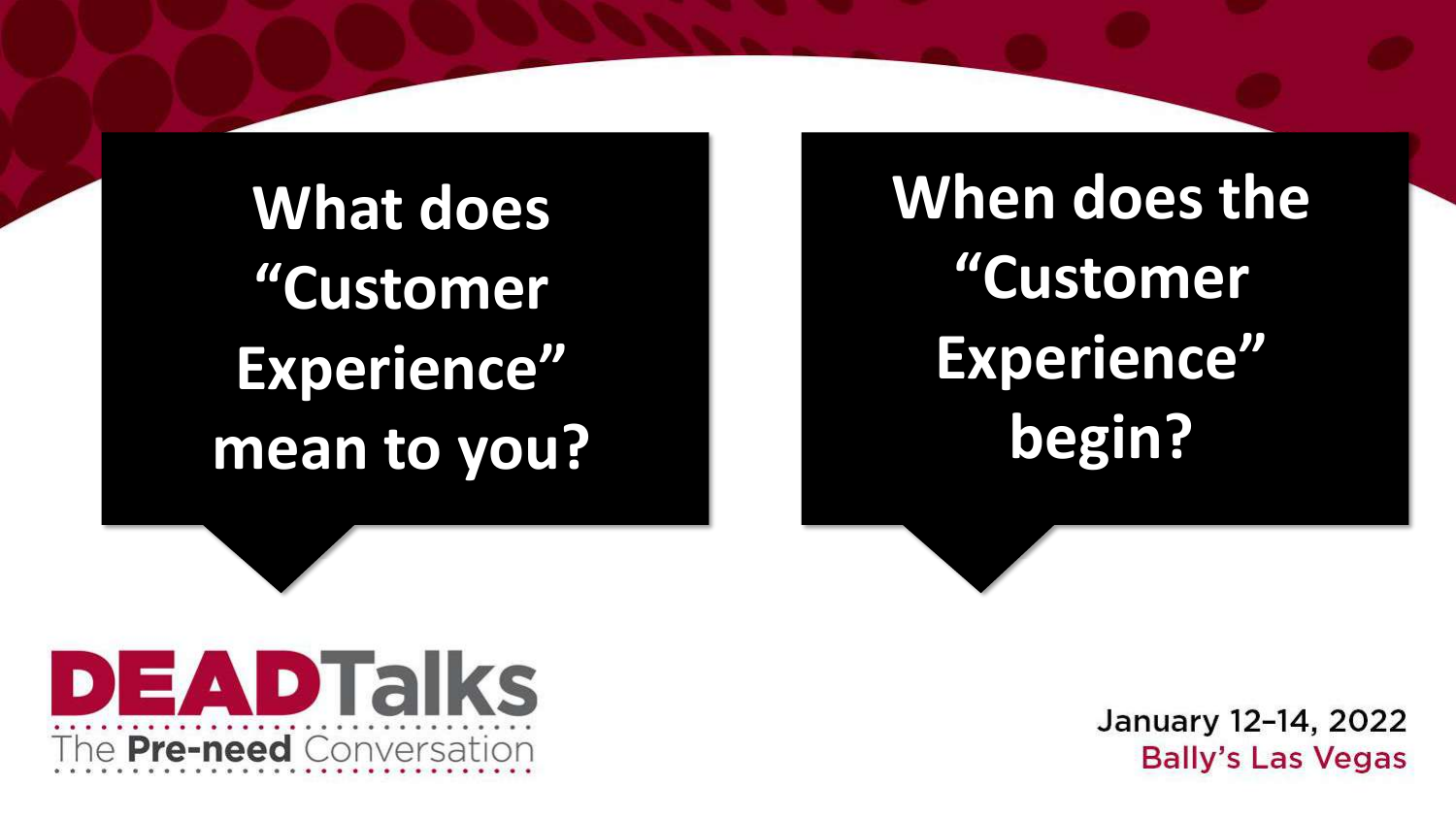**Understanding the steps of YOUR Customer's Experience**

**1. Initial Engagement – Driving by your location, Google search, online reviews, advertising, referrals.**

**2. Initial Interaction – Calling in or stopping by your location.**

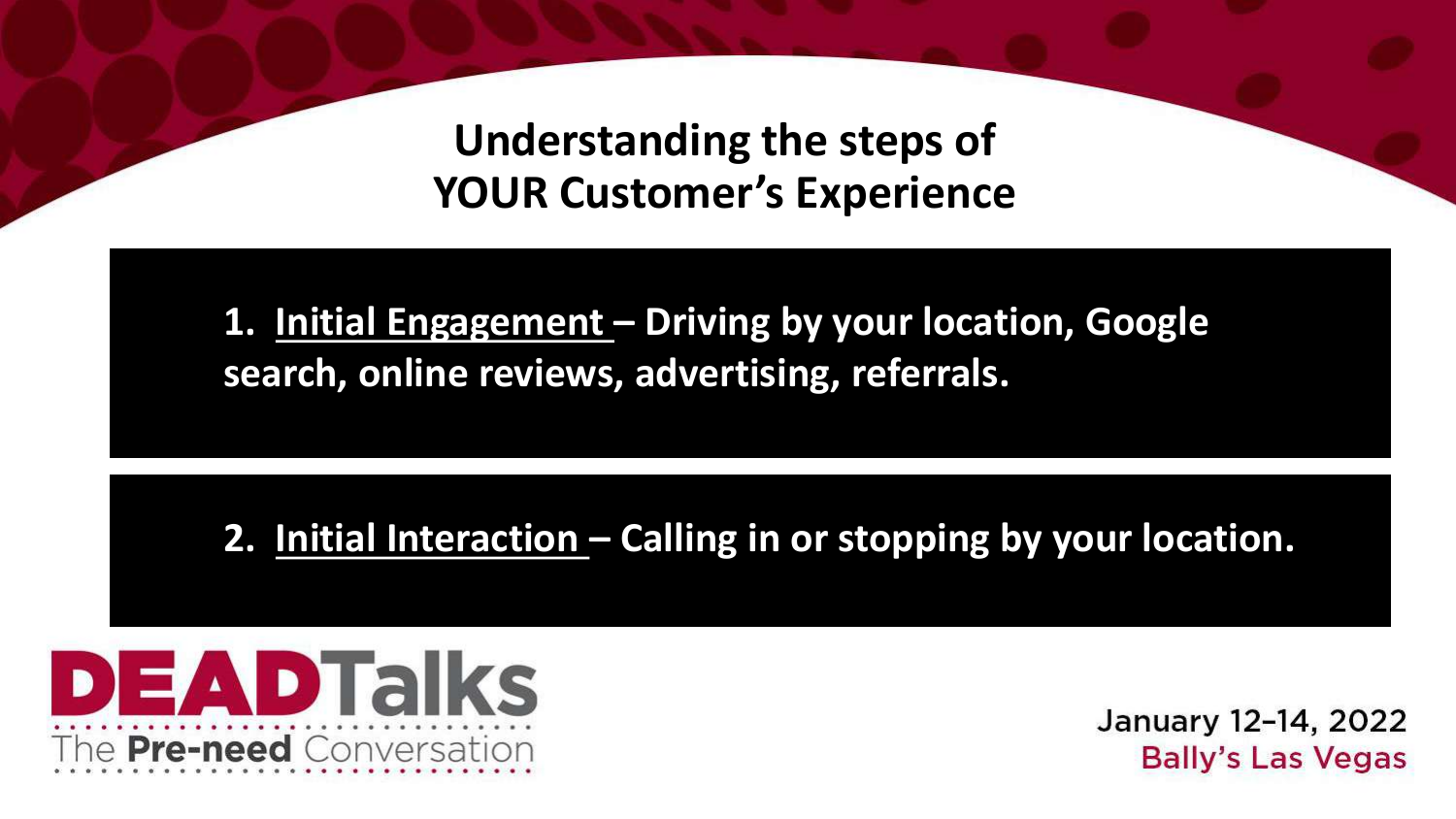## **"The difference between good and excellent: details."**



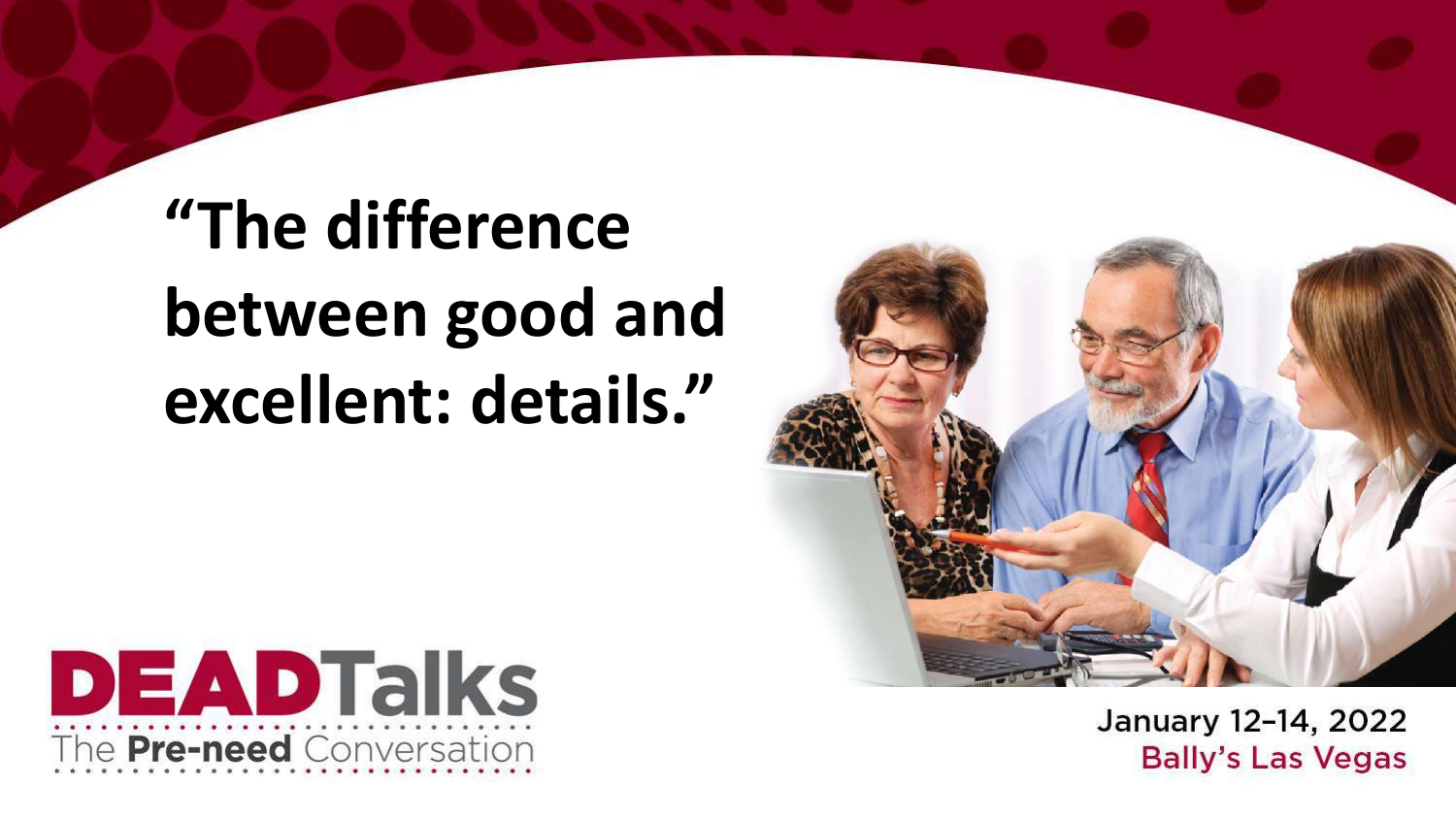

### **of buyers will pay more for a better customer experience**

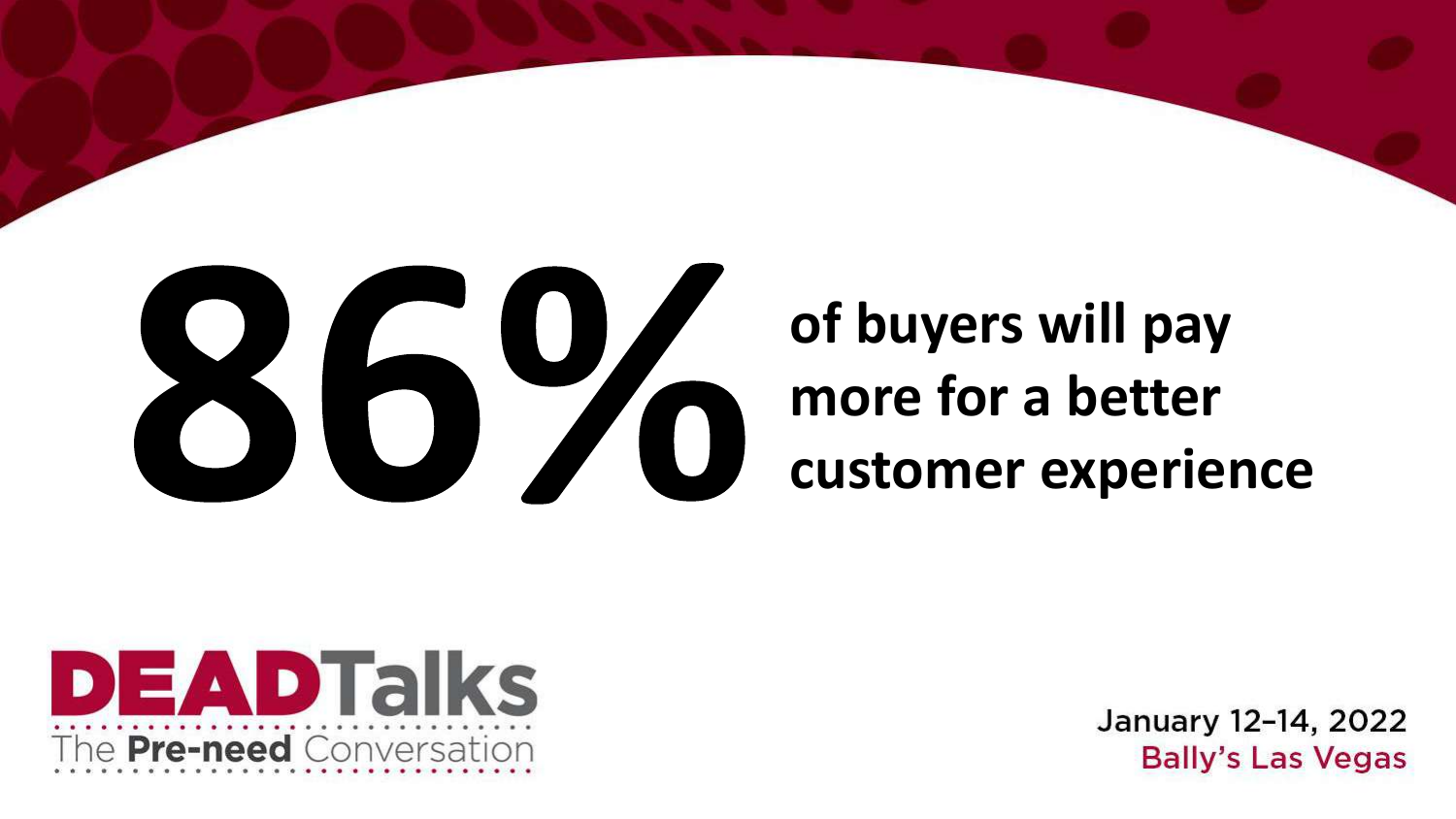



**84%** of companies that work to improve their customer experience report an **increase in their revenue**

**96% o**f customers say **customer service** is important in their choice of loyalty to a brand

American consumers **will pay 17% more** to purchase from a company with a reputation for great service \$

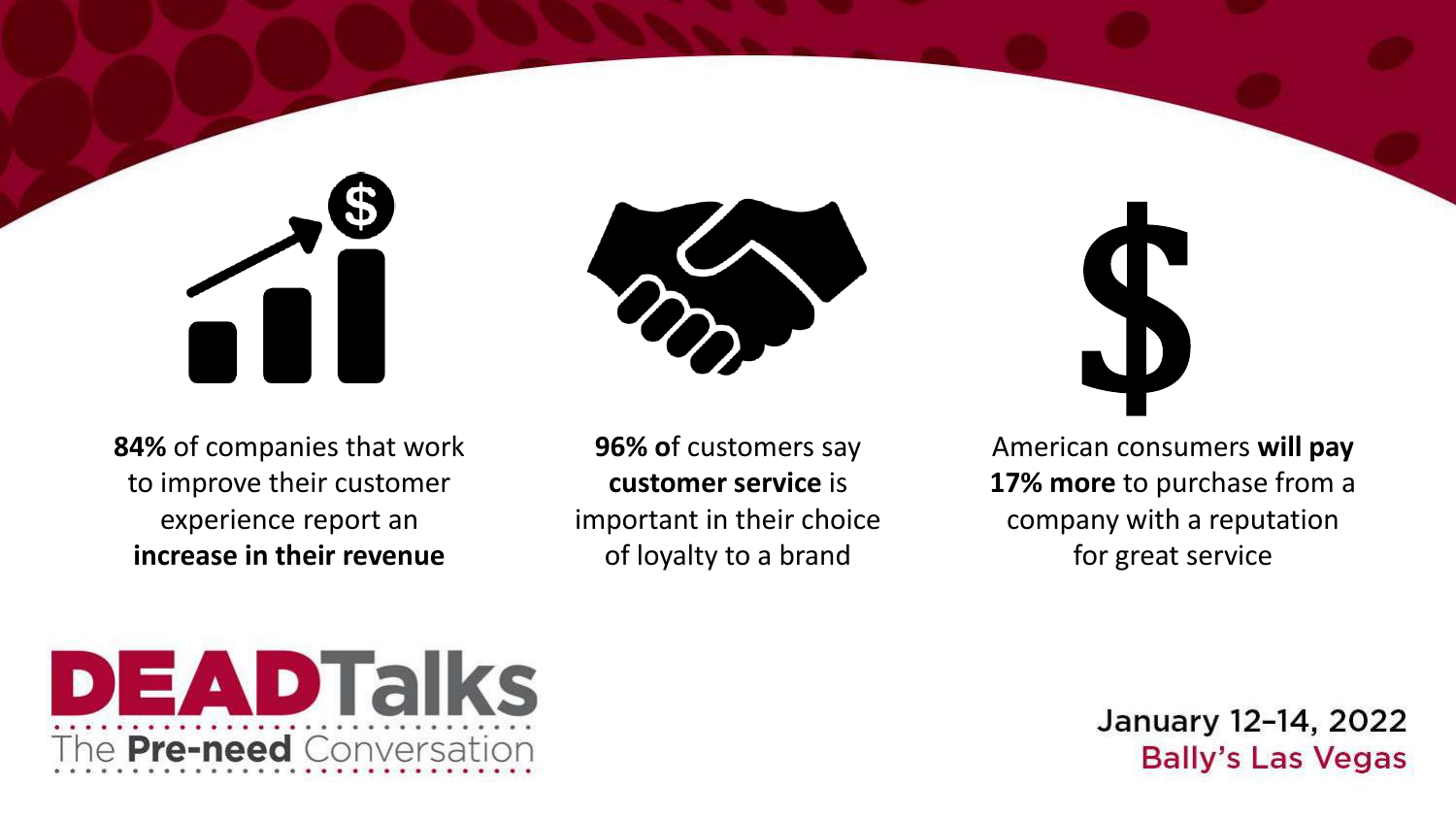## **EVOLVING WITH THE TIMES**



**ADTalks** 

The Pre-need Conversation

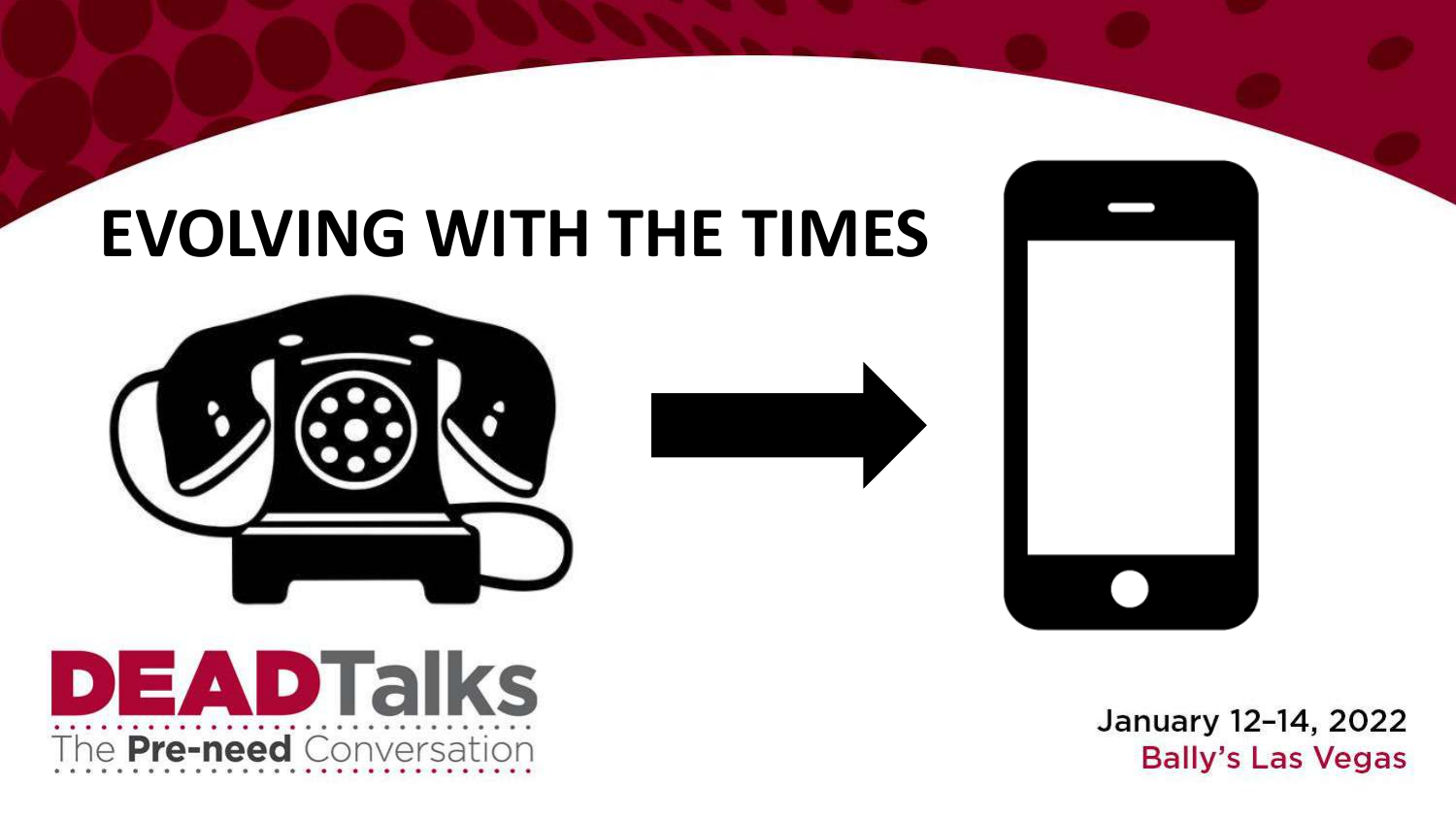**Understanding the steps of YOUR Customer's Experience**

**3. Appointment and Setting Proper Expectations – Face to face meeting. You are the expert and educator. They determine if they want to do business with you.**

**4. Purchasing Decision – They've decided! They want to invest in your business and believe you can meet their needs.**

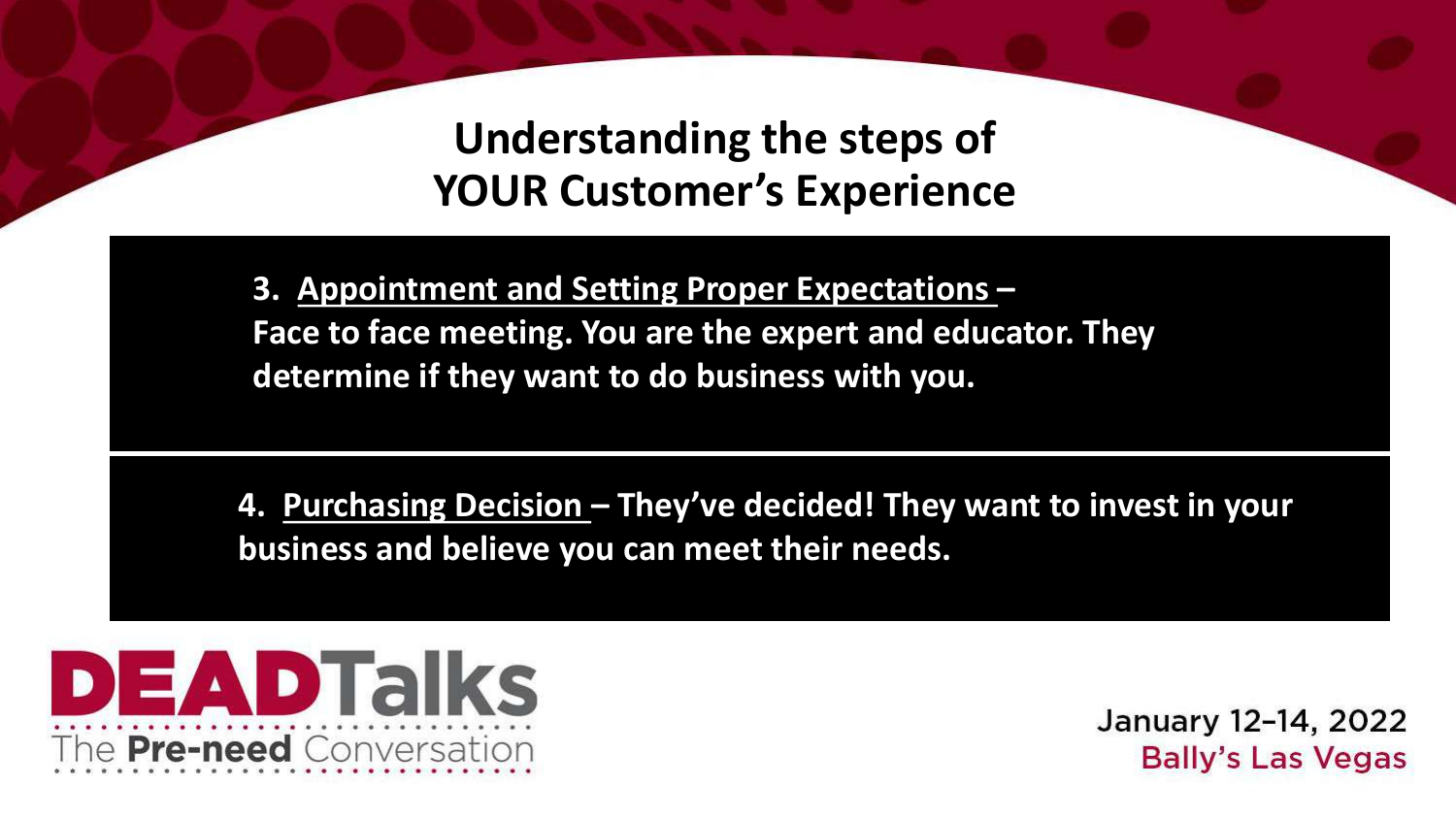## "The first step in exceeding your customer's expectations is to know those expectations."

Roy Williams

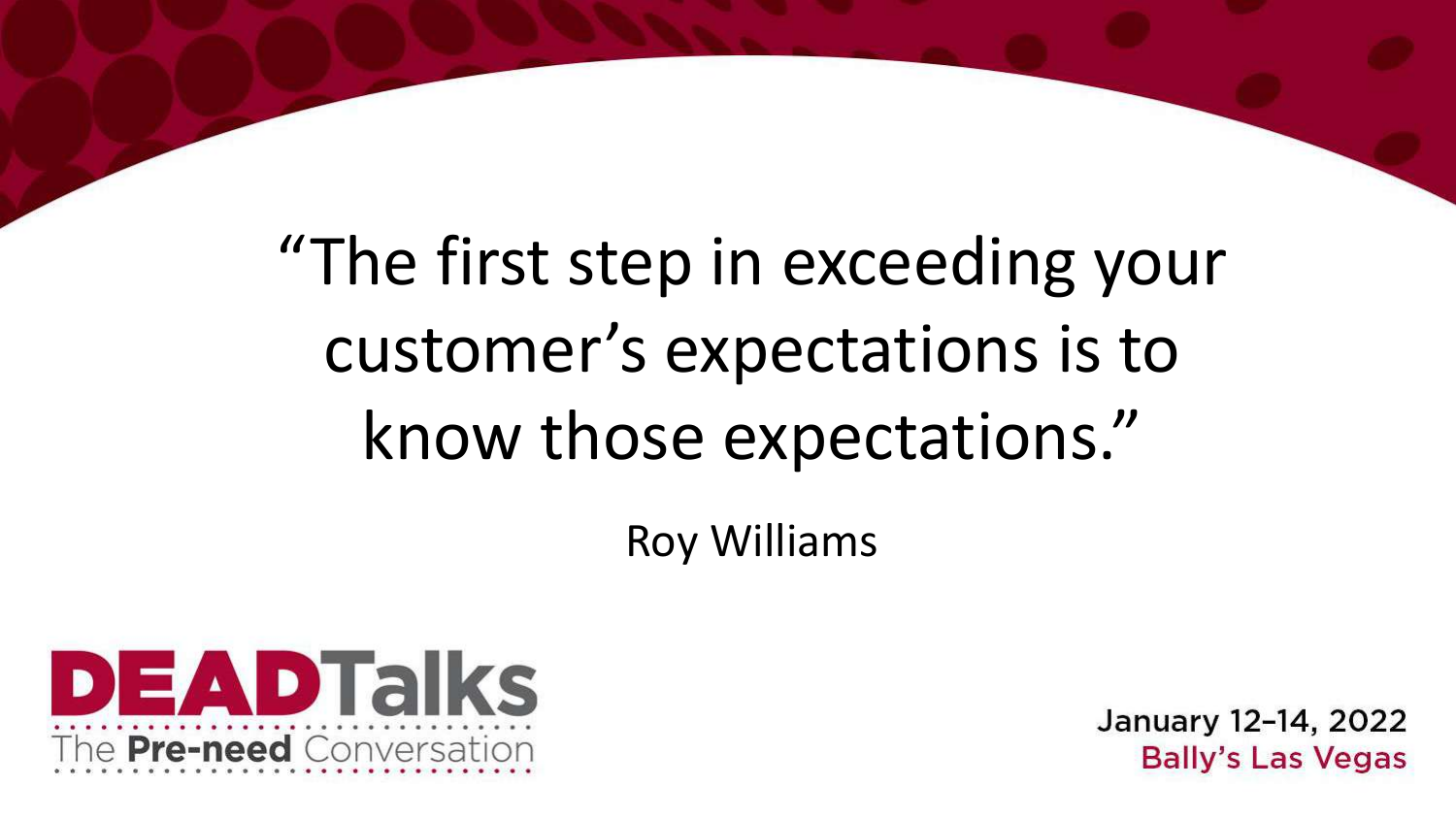**Understanding the steps of YOUR Customer's Experience**

**5. Deliver the Promise – Making sure their expectations are met or exceeded. Product Delivery. Good Communication.**

**6. Follow Up – Continue the relationship and gain feedback. Are they pleased? What did you do well? What can you improve?**

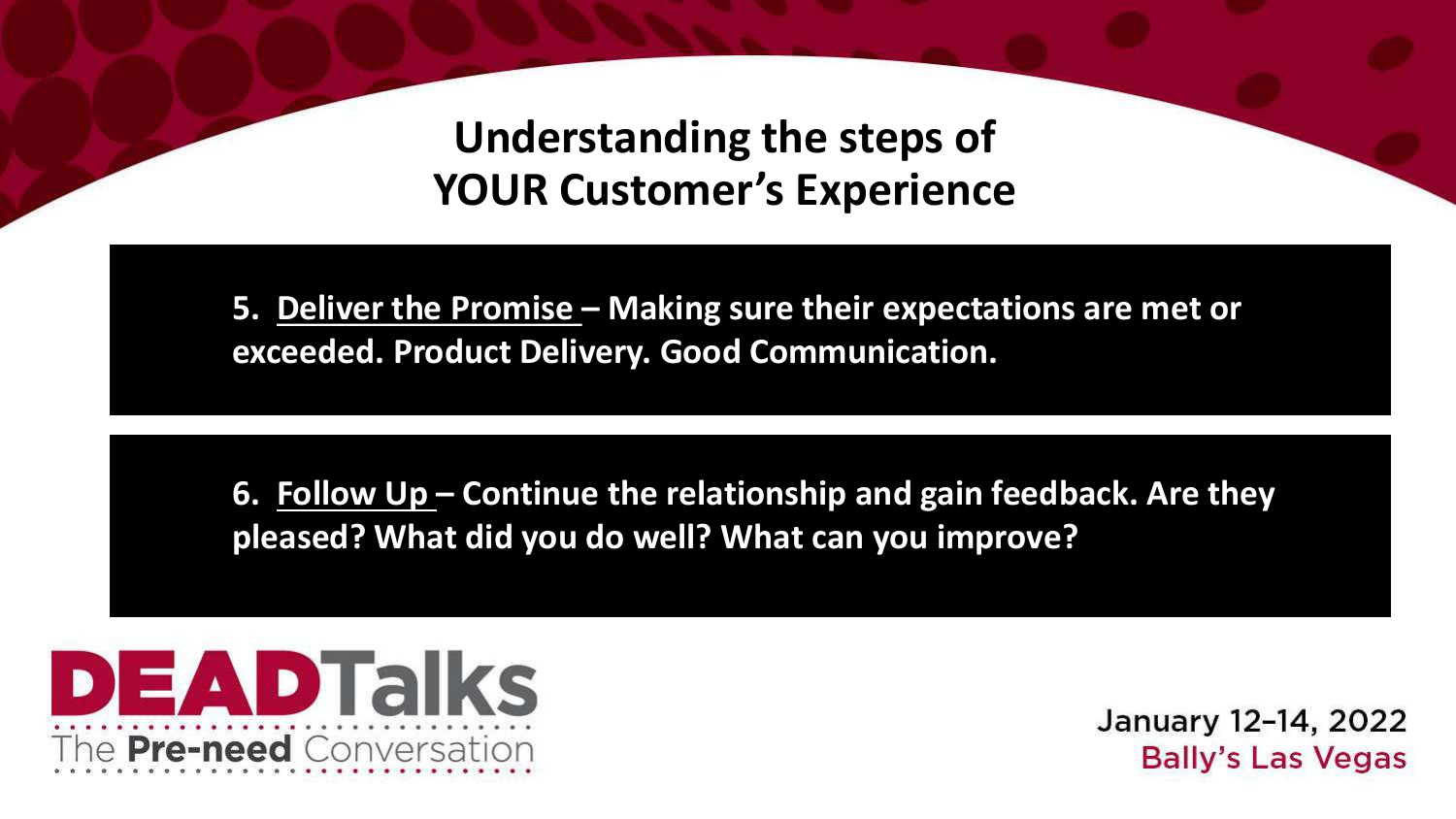### **Personalization meeting expectations**

WORSTELL

**MORGAN** 

CARL W<br>1930-

NANCY E.



 $T = C H \Delta I$ 

APR 16, 192

RICHARD F

DEC. 12 1927<br>MAR. 7. 2007

January 12-14, 2022 **Bally's Las Vegas** 

**OSIMONSON®**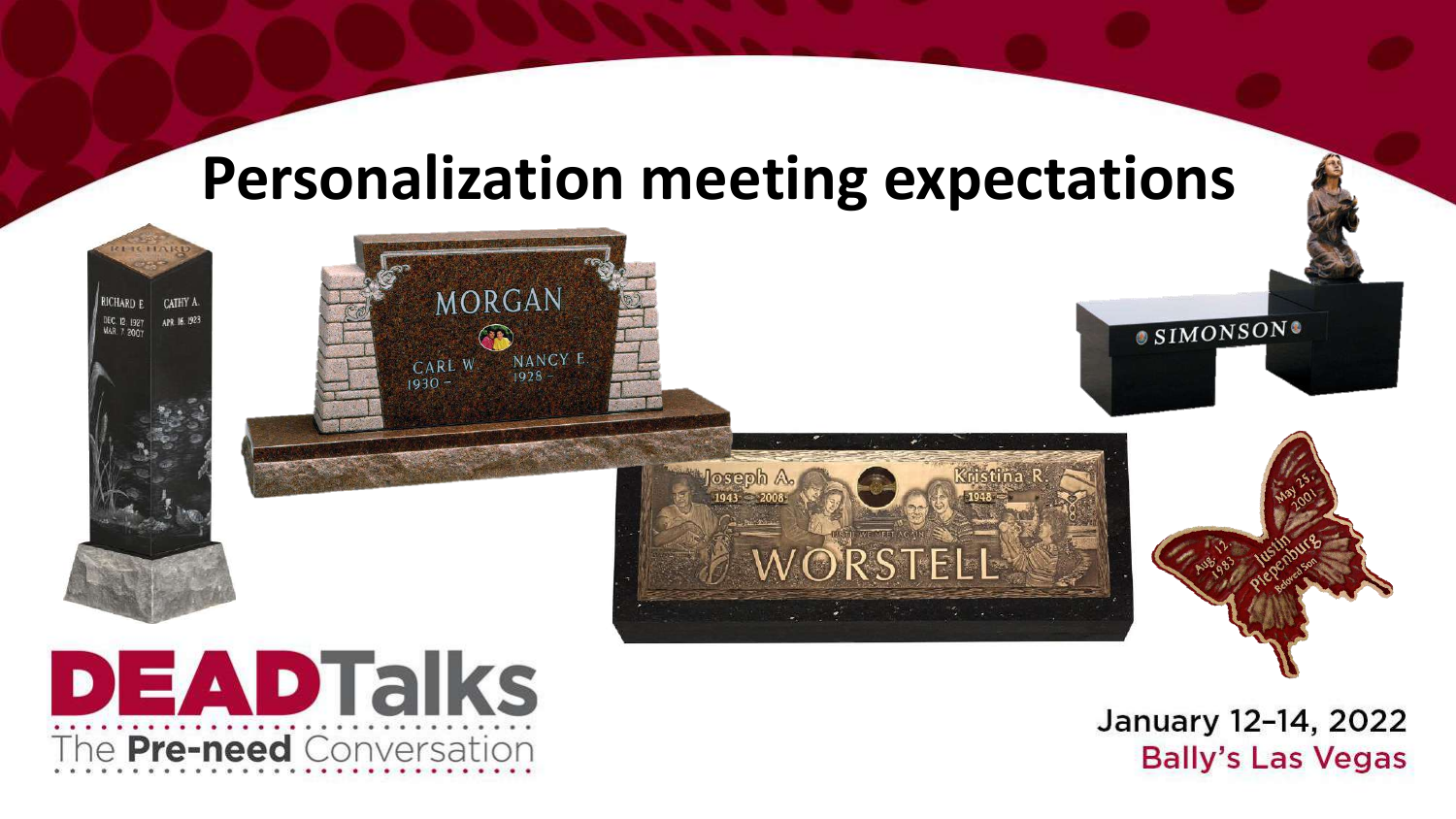## **Focus on One Step at a Time**

| 1. Initial Engagement                                    | Driving by your location. Google search. Online reviews. Advertisement.<br>Referrals. Word of mouth.                                                     |
|----------------------------------------------------------|----------------------------------------------------------------------------------------------------------------------------------------------------------|
| 2. Initial Interaction                                   | Calling in, emailing or stopping by your business.                                                                                                       |
| 3. Appointment and Setting Proper<br><b>Expectations</b> | Face to face meeting. You are the expert and educator. They determine if<br>they want to do business with you.                                           |
| 4. Purchasing Decision                                   | They've decided. They want to invest in your business and believe that you<br>can meet their needs.                                                      |
| 5. Deliver the Promise                                   | Making sure their expectations are met or exceeded. Product delivery. Good<br>communication. Follow through on what you promised.                        |
| 6. Follow Up                                             | Continue the relationship and gain feedback. Are they pleased? What did<br>you do well? What can you improve?                                            |
| <b>7. Referrals and Reviews</b>                          | Once you have a happy customer, leverage that for more happy customers.<br>Enlist them for online reviews and referrals $-$ bringing you back to step 1. |